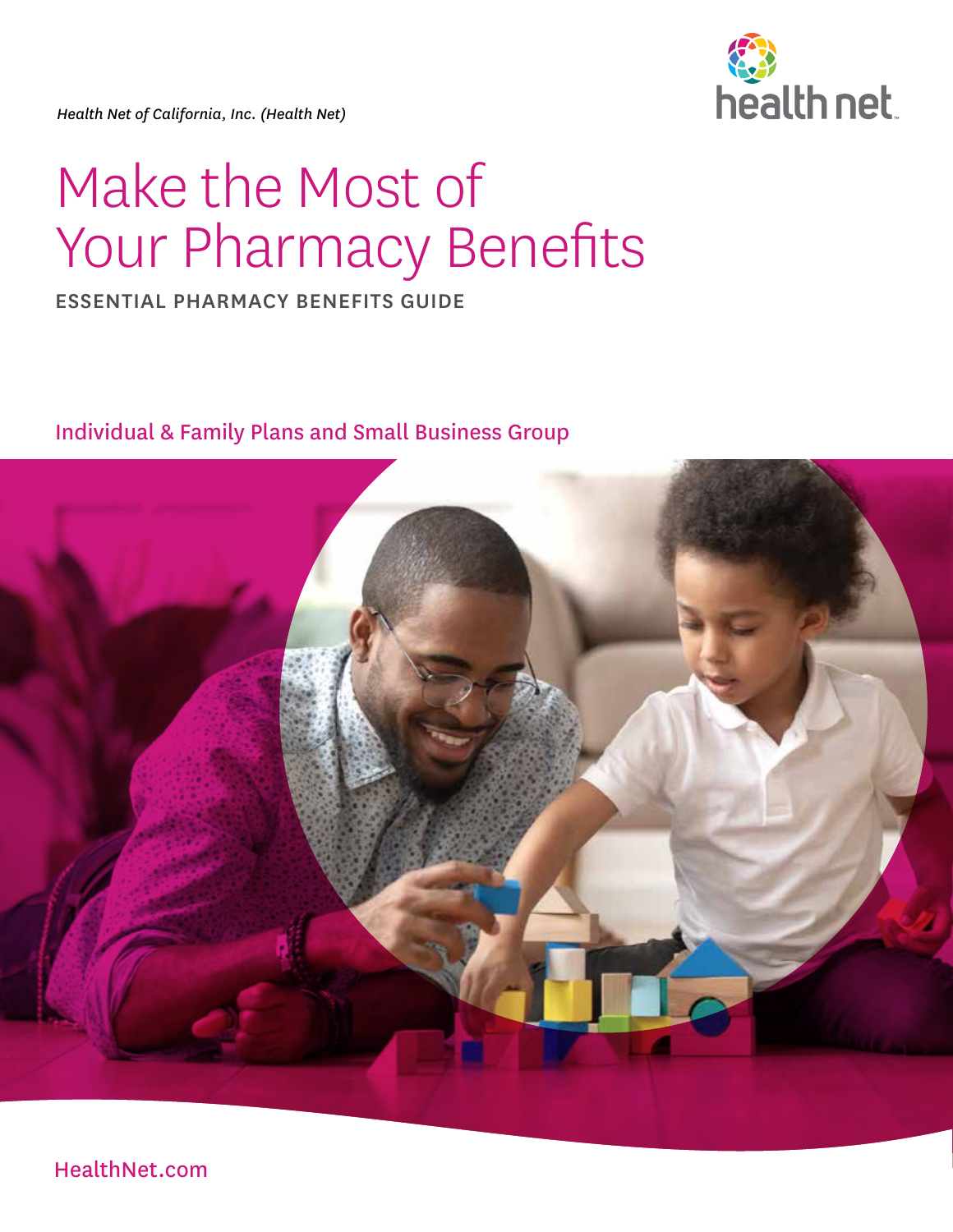# How to Best Use Your Health Plan

*Use this guide to learn about your Health Net1 pharmacy benefit coverage. You can also find out about important cost-saving options.* 

Note: not all plans are the same. You'll want to refer to your coverage documents*2* for details about your exact plan.

#### Tiered benefit plans

Health Net's pharmacy plans give you:

**Tier 1 drugs.** Most generic drugs (exact copies of brand-name drugs with the same dosage, strength, effect, risks, safety and results).

**Tier 2 drugs.** Non-preferred generic drugs and preferred brandname drugs. Or, drugs suggested by your plan's Pharmaceutical and Therapeutics (P&T) Committee. These drugs are based on safety, strength and cost.

**Tier 3 drugs.** Non-preferred brand-name drugs and drugs suggested by the P&T Committee. Or, drugs that normally have a preferred, and oftenless-costly healing option at a lower tier.

**Tier 4 drugs.** These drugs can have any one of the following:

- 1. Food and Drug Administration (FDA) or drug maker limits its distribution to specialty pharmacies.
- 2. Giving the drug to yourself requires training and clinical tracking.
- 3. The drug is made using biotechnology.
- 4. Your plan's cost (net of rebates) is greater than \$600.

Coverage on some products may not follow the generic and brand tier system. You may need to get prior approval. Refer to your plan documents for further details.<sup>2</sup> You can also use Health Net's Essential Drug List to look up coverage, cost-share and tier information.

#### Specialty drugs

Specialty drugs include high-cost medications used to treat complex medical conditions. These include covered self-injected drugs other than insulin. Specialty drugs need prior approval from a contracted specialty pharmacy vendor. Please consult with your doctor or our Customer Contact Center to learn how to get your specialty drugs.

1Individual and small group HMO and HSP plans are provided by Health Net of California, Inc., and individual and small group PPO and EPO insurance plans are underwritten by Health Net Life Insurance Company. 2The Evidence of Coverage (EOC) or Certificate of Insurance (COI) are legal binding documents. If the information in this brochure differs from the information in the EOC or COI, the EOC or COI applies.



Preventive drugs and prescription birth control approved by the Food and Drug Administration are covered at a \$0 cost-share.2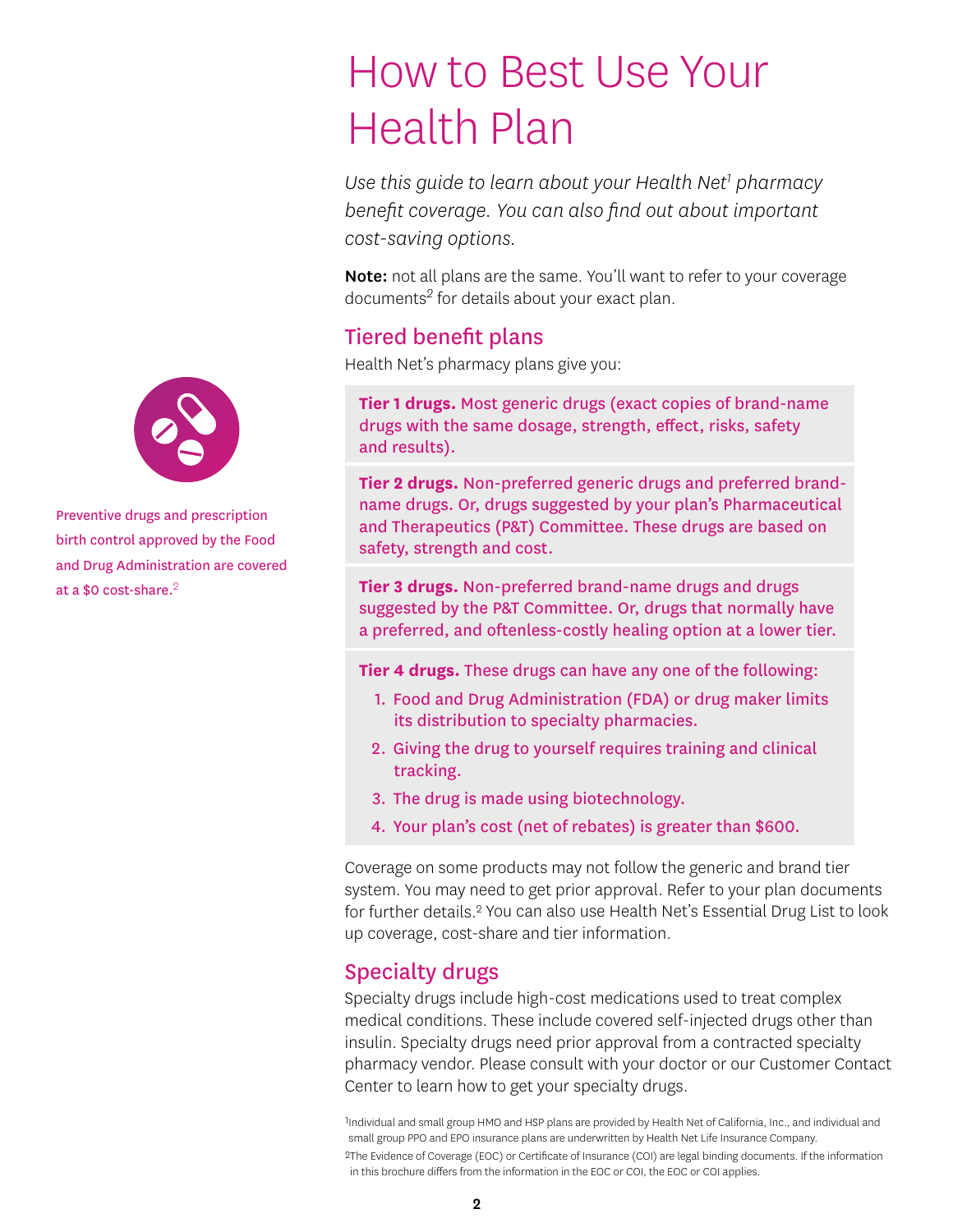## Mail order

You can get your maintenance medications – those you take every day – brought to your home or office with Health Net's mail order pharmacy program. You can also get a three-month supply of your prescription medications. No need to think about refills every month. Our mail order program may also help you lower your out-of-pocket costs.

For some plans, you must use mail order for maintenance medications. If you have questions, call the Health Net Customer Contact Center telephone number on the back of your ID card.

# Cost-saving tips

- **•** Ask your doctor about generic medications that may work for you.
- **•** Fill prescriptions at Health Net participating pharmacies.
- **•** Be sure your doctor prescribes medications on the Health Net Essential Drug List, and ask if they need prior approval.

Fill your maintenance medications through our mail order pharmacy program.

# How your prescription copays compare Tier 1 Drugs Lowest copay Tier 2 Drugs Higher copay Tier 3 Drugs • Highest copay Tier 4 Drugs **Copay/Coinsurance**

# Medications: ensure a smooth transition

Confirm your medication is on Health Net's Essential Drug List. And, find out if it needs prior approval.

Once you find your medications on the list, you can relax knowing that your new Health Net plan covers them.

If your medication does require prior approval, you can either:

**•** Start the transition process.

#### *Or,*

**•** Talk to your doctor about other medications on Health Net's Essential Drug List that will work just as well for you.

To enroll in your new Health Net plan and receive your pharmacy benefits, start by going to:

- **•** [www.healthnet.com](https://www.healthnet.com/content/healthnet/en_us.html)  group plans
- **•** [www.myhealthnetca.com](https://ifp.healthnetcalifornia.com/)  Individual & Family Plan (IFP) plans



- **•** [www.healthnet.com](https://www.healthnet.com/content/healthnet/en_us.html) group plans
- **•** [www.myhealthnetca.com](https://ifp.healthnetcalifornia.com/) (IFP) plans



Get more done online! Sign-up from the home page at [www.healthnet.com](https://www.healthnet.com/content/healthnet/en_us.html) for your user name and password.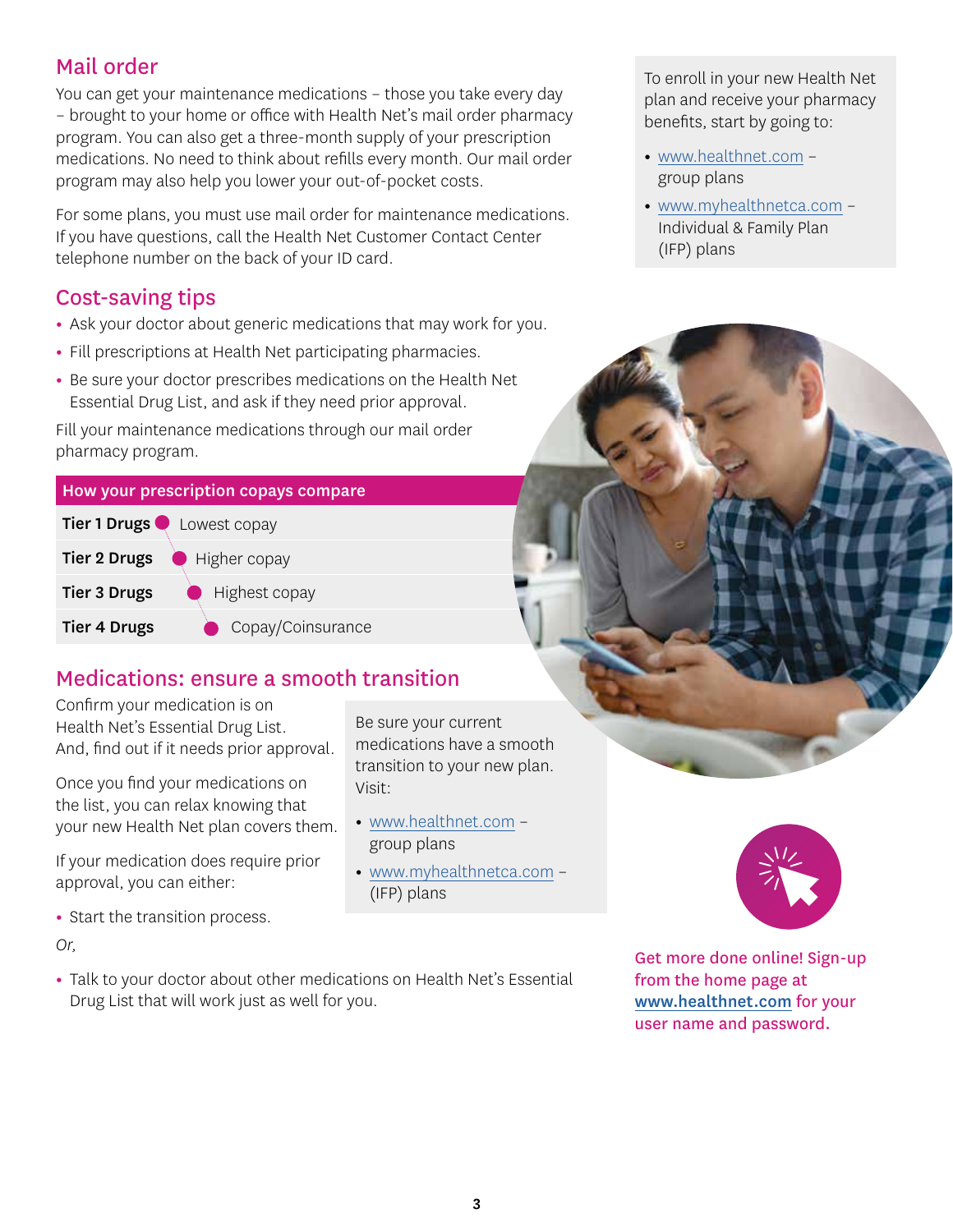**Note:** You can also find a Prescription Transition form by going to:

- [www.healthnet.com](https://www.healthnet.com/content/healthnet/en_us.html) group plans
- [www.myhealthnetca.com](https://ifp.healthnetcalifornia.com) IFP plans



#### How to transition your medications

You can transition certain maintenance medications to your new Health Net pharmacy coverage with these simple steps:

- **1. Review the Prescription Transition Form** within the first 90 days after you enroll.
	- **•** Find the form in your enrollment packet.
	- **•** Use a separate form for each family member transitioning medications.
	- **•** Make sure medication needing prior approval from Health Net is listed on the form.
	- **•** If your medication is not listed on the form, have your doctor contact Health Net for prior approval to ensure coverage.
- **2. Return the finished form to Health Net** within the first three months of coverage.
	- **•** Fax or email to the fax number or address shown on the form.

When Health Net gets the form(s), approval for each qualified medication is entered into the pharmacy claims processing system. This is so you can get your medications with your new Health Net pharmacy coverage.

If your doctor prescribes a medication that needs prior approval, and it's not on the Prescription Transition form or Health Net's Essential Drug List, your pharmacy will contact your doctor. The pharmacy will suggest a different medication that is covered by Health Net. Or, the pharmacy will ask your doctor to contact Health Net to request coverage for the medication prescribed. This is a common practice followed by all pharmacies and doctors.

## What is prior approval? $33$

Prior approval is the process of getting approval from Health Net for certain drugs requiring pre-approval before they are covered.

If you're a new or current Health Net member and your doctor orders a new medication, check to see if it is on Health Net's Essential Drug List.

Also, check to see if it needs prior approval. If it does need prior approval (noted on the Essential Drug List with a "PA" or "EST"), ask your doctor to contact Health Net. Your doctor will need to request coverage for the prescribed medication.

Medications that need prior approval fit one or more of the following:

- **•** Have a high chance for abuse.
- **•** Need laboratory tests/tracking for safety reasons.
- **•** Are part of a step-care guideline.
- **•** Are used for symptoms not approved by the FDA, or Health Net.
- **•** Have a high chance of "off-label" or trial use.

Benefit exclusions or limits may apply.

3Health Net will approve prior authorization requests for covered medications when medical necessity has been demonstrated. Exceptions may apply.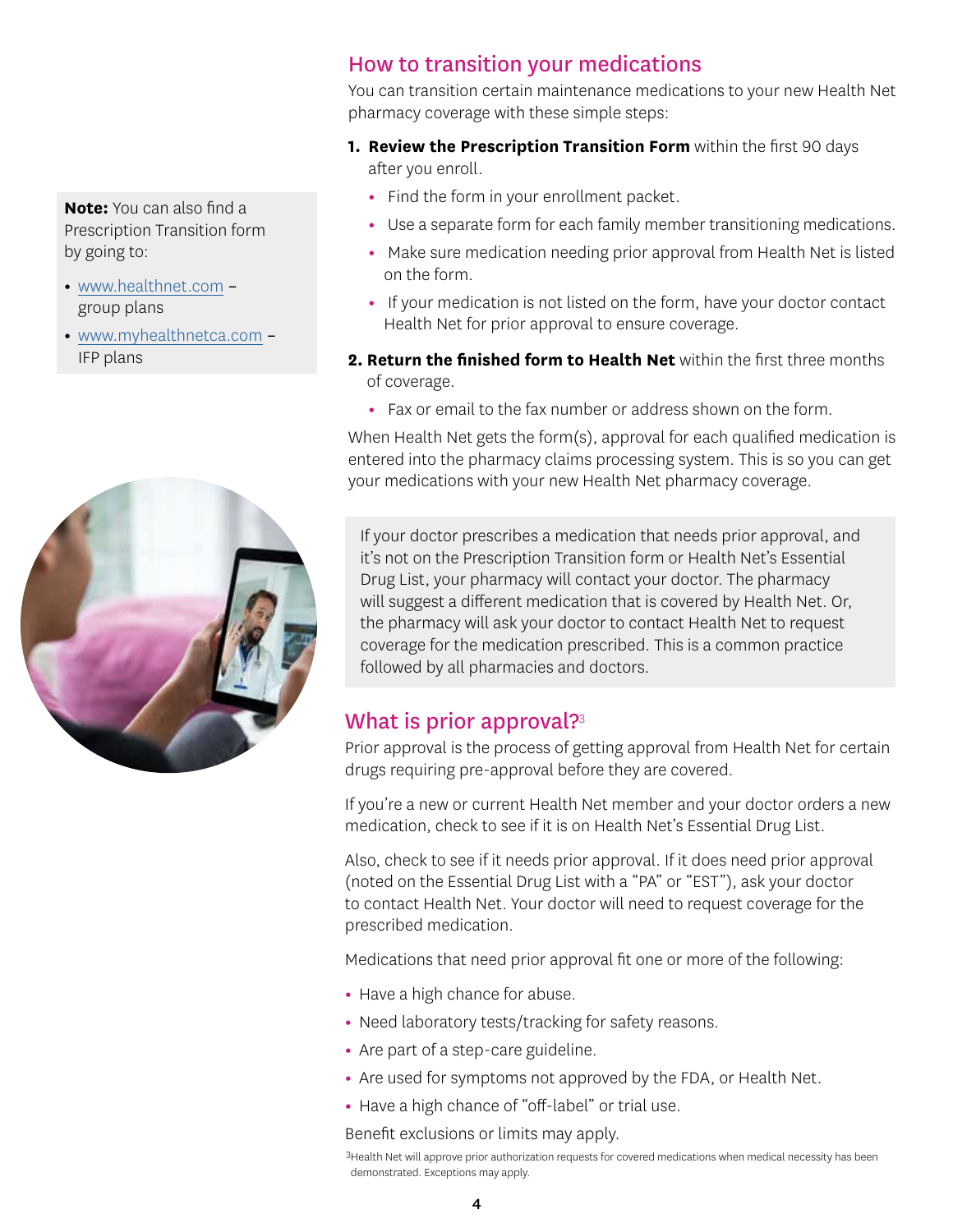# About plan deductibles

Some plans have a calendar-year prescription drug deductible. This is what you'll pay for certain covered prescription drugs before your plan will pay for covered services. If your plan has a prescription drug deductible amount, it means you pay:

- The full price of your prescriptions until you reach the deductible amount.
- Only the copayment or coinsurance amount, based on your benefit plan, after you've met the prescription drug deductible amount.

With some plans, only the prescription drug deductible needs to be met for brand-name prescriptions before benefits are paid. For other plans, the full medical deductible must be met before benefits are paid for any covered prescription drugs.

 deductible. If you do, you can also check to see how it works with your plan. Check your coverage documents to see if you have a plan prescription drug

# Health Net's pharmacy network

Health Net has a wide pharmacy network. It's easy to find a quality pharmacy near where you live or work.

Network pharmacies include:

- Major supermarket-based pharmacies
- Privately-owned pharmacies
- Major pharmacy chains

You can find these pharmacies throughout California and the United States. When you fill your prescriptions at a Health Net network pharmacy, you get your prescription drugs at the highest available benefit coverage under your plan.

For a list of Health Net network pharmacies, visit:

- [www.healthnet.com](https://www.healthnet.com/content/healthnet/en_us.html) group plans
- [www.myhealthnetca.com](https://ifp.healthnetcalifornia.com) IFP plans